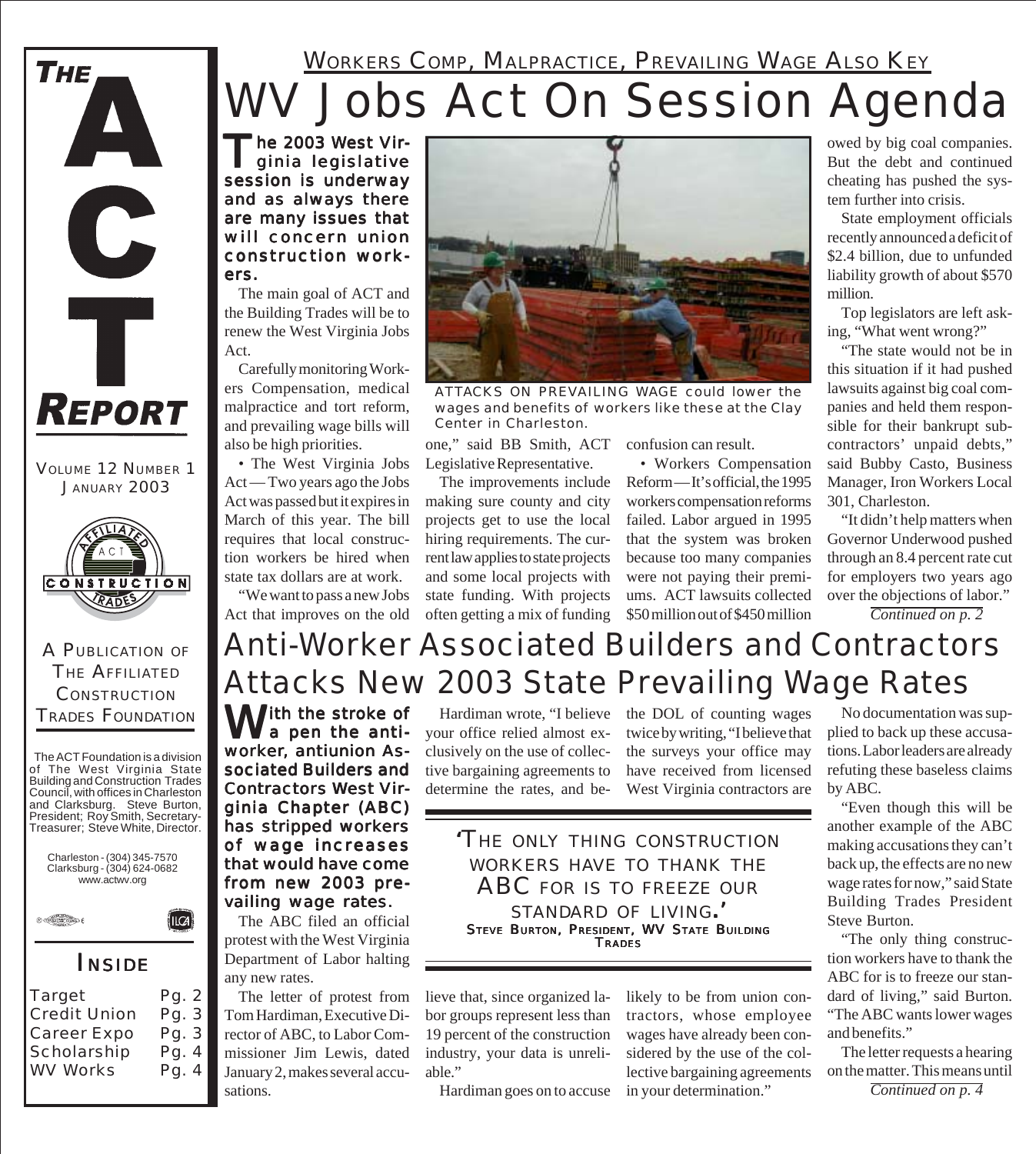## *Target Corporation Targeted By MARCC*

Target Corporation<br>
is the target of a media and telephone campaign by the Mid-Atlantic Regional Council of Carpenters (MARRC). **Target Corporation** ing for MARCC-WV.

The Carpenters are using newspaper ads, telephone calls and emails to convince Target officials to use West Virginia workers and contractors to build Target department stores in West Virginia, specifically at the Meadowbrook Mall in Bridgeport.

"We think it is very important that projects built in West Virginia be built by West Virginia workers," said Leroy G. Stanley, Director of Organiz-

### *Legislature*

MARRC members are handing out flyers to Bridgeport area shoppers urging them to call Target headquarters at 1- 612-304-6073 or 1-800-440-

0680, and ask that Target use local workers to build the Meadowbrook Mall superstore.

In addition, MARCC is encouraging concerned citizens to email Target telling them to hire West Virginia Workers for the construction of West Virginia Stores.

If you would like to email Target, go to ACT's website at www.actwv.org and click on the Target link and send a message.

Bridges Construction, a non-

*'WE THINK IT IS VERY IMPORTANT THAT PROJECTS BUILT IN WEST VIRGINIA BE BUILT BY WEST VIRGINIA WORKERS.'* LEROY STANLEY, DIRECTOR OF ORGANIZING, MARCC, WV

> union general contractor from Pittsburgh Pennsylvania, is building the Bridgeport store. Bridges has also hired an interior systems contractor from Pennsylvania.

"It's bad enough that Target uses out of state contractors, but those contractors also bring in mostly out-of-state workers," said Stanley. "We have many highly skilled local con-

> struction workers who need these jobs."

So far, MARCC has generated at least 50 calls to Target's corporate headquar-

ters, but they need as many as possible, according to Stanley.

MARRC is not depending solely on flyers to get the word out about Target not supporting local workers.

"We have also taken ads out in the Clarksburg Exponent Telegram to inform citizens of the chain store's apparent lack of concern for local people," said Stanley.

Supporting local construction workers is very important to the local economy.

Wages from construction generate hundreds of millions of dollars for the local economy because the workers spend their money with local businesses.

"The bottom line is if Target expects us to spend our money there it should give us the chance to earn our money there," said Scott Brewer, Service Representative, MARCC.

*CONTINUED FROM P. 1*

Underwood claimed savings from a new program would make up for the rate decrease. The program was never implemented.

 "Legislators are going back to the drawing board on this issue," said Steve White, ACT Director.

Governor Wise in his Stateof-the-State speech asked labor and business leaders to see if common ground could be found to address the many problems faced by the Workers Compensation system.

However, just like in 1995, a workers comp bill focusing on benefit cuts is being railroaded through the House of Delegates.

• Tort Reform — The 'malpractice insurance crisis' has pulled the old tort reform debate back to the front burner.

This debate basically pits lawyers, doctors and insurance companies against each other with working men and women caught in the crossfire.

Doctors say they are paying too much for medical malpractice insurance, if they can get it at all.

The insurance companies say that rates are high because of lawsuits.

One, the public gives up the right to seek fair compensation for others' negligence.

Two, tort reform means

bigger profit for insurance companies, not lower rates.

In several states that have adopted forms of tort reform such as Nevada, insurance carriers have refused to lower rates saying, "Tort reform is only part of the puzzle."

"We are going to have a very difficult time maintaining the rights of our members to address the courts in the way they should," said Roy Smith, Secretary-Treasurer, West Virginia State Building Trades. "The doctors have mounted a strong campaign with support from Governor Wise and several legislators.

the malpractice lawsuits, according to Smith.

"My fear is that the legislature will act too quickly just to pacify the doctors," said Smith. "Solving a problem like this takes time and a lot of work. I hope they can coordinate a solution that's reasonable for ev-

eryone."

•Prevailing wage attacks — In meetings leading up to the legislative session two serious

attacks to subvert the state prevailing wage laws were fought off.

First an attempt was made to lower wages of construction workers by using average wage rates rather than those that 'prevail.'

When this attack failed to gather support a bill was writ-

ten to force contractors, particularly low wage ones, to send in wage surveys. The result would again be to lower wages.

There are more nonunion contractors in the state, including thousands of sole proprietors.

However, union contractors are larger and do the majority of construction work when you add up the dollar volume of all projects.

"We've stopped both these attacks. But Senator Herb Snyder, (D-Jefferson), the key proponent of these changes, was just picked by Senate President Earl Ray Tomblin to head the Senate Labor Committee.

"It seems that every year the legislature wants to attack prevailing wage," said Mark Smithson, Business Manager for Plasterers and Cement Masons Local 887.

"We can't allow this to happen."

*'MY FEAR IS THAT THE LEGISLATURE WILL ACT TOO QUICKLY JUST TO PACIFY THE DOCTORS.'* ROY SMITH, SEC.-TREASURER, WV STATE BUILDING **TRADES** 

"The attorneys who represent victims have done nothing to counteract the doctors' strong push. They haven't been proactive in protecting people's rights."

Insurance reforms should be a big part of solving this problem along with getting rid of bad doctors who cause most of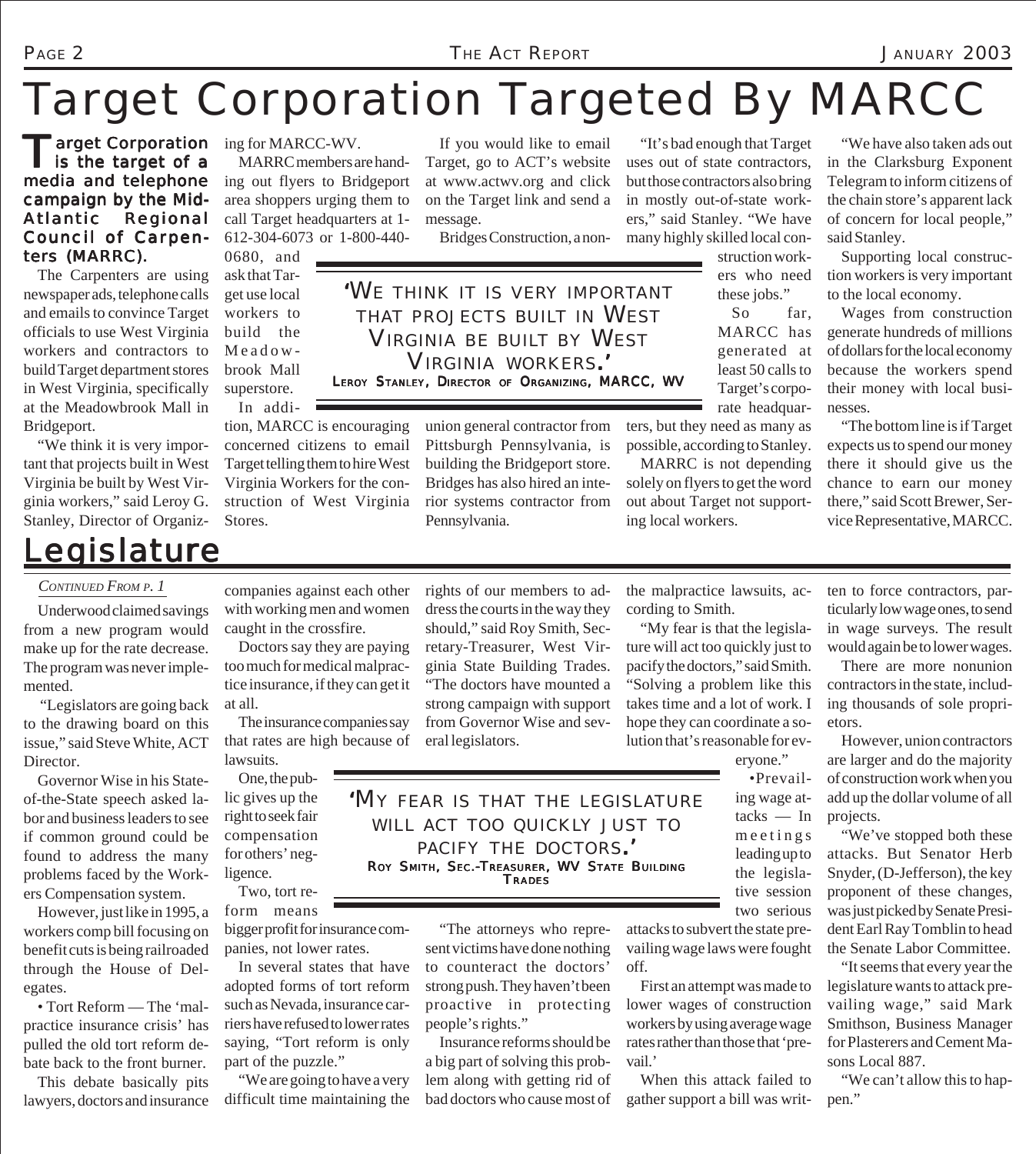# Credit Union To Host Open House

The Union Trades Federal Credit Union (UTFCU) will hold an open house in Charleston on Saturday, January 25 in the WV State Building Trades office from 11 a.m. to 3 p.m.

The State Building Trades Office is located at 600 Leon

Sullivan Way (formerly Broad St.) exit #100 off Interstate 64 in downtown Charleston.

(Next to the Farmers Market account. at the corner of Smith Street and Leon Sullivan Way.)

UTFCU board members and staff from the Parkersburg office will be on hand to sign members up for accounts and

to answer questions regarding the credit union. Refreshments will be served and gifts will be given away. Guests can also register to win \$100 cash.

It takes as little as \$25 to open an account. Members of participating locals and their immediate family or anyone not related but sharing a house-

Savings

• Loans such as auto, recreational vehicle, home improvement, home equity and others • CDs

• Visa credit and check cards

• Discount theatre and theme park tickets

• Kids club

hold are all eligible to open an interested union members to "It's a good opportunity for

> get all of their questions answered while meeting our staff and the members of the board," said Joyce Fox,

UTFCU Manager.

Based in Parkersburg, the UTFCU will open an office on the first floor of the State Building Trades building as soon as renovations are complete.

"I am glad the credit union is



**Famer's Market**<br>Famer's Market<sup>*Dr*</sup>  $s_{\text{out}}$ Fagan St Cagilol St **Content** SI (ON Low St **State Building Trades**SPUMPLA AVI Santy St 筋 002 MapQuest.com, Inc.; © 2002

finally coming to Charleston," said Ronnie Burdette, Business Manager, IUOE Local 132. "Now union trades members can help each other reach financial goals as well as work goals."

If the Charleston office is successful the UTFCU will consider other locations in the state.

The office hours have not

*Continued on p. 4*

## Parkersburg-Marietta Trades Hold Second Annual Career Expo

• Christmas or Vacation Club

Members can inquire about the many services offered by

the UTFCU including: • Checking accounts • Savings accounts

'he Parkersburg-Marietta Building Trades will hold its 2<sup>nd</sup> annual Construction Career Trades Show on Friday, January 31 from 10  $a.m.$  to 9 p.m. and Saturday, February 1 from 10 a.m. to 6 p.m.

The event will be held at the old Kroger store next to the Grand Central Mall in Vienna on Route 14.

Use either Interstate 77 exit Route 2—Emerson Ave. when coming from the south or the Williamstown exit when coming from the north. Then follow the signs to Route 14.

The show will include craft unions from all the trades, contractors, equipment vendors and suppliers.

"Last year's inaugural trades show was such a big success that we want to do it again," said Sam Davis, Business Manager, Parkersburg Marietta Building Trades. "We plan to expand it this year from 30 booths to 50.

"Last year we were able to meet many new young recruits for the building trades and we hope to reach many more this year."

The show will be open to the public and large groups, such as schools, are encouraged to attend.

"We are having the second day on a Saturday this year so that more of the general public

can attend," said Davis. Some of the highlights of the show will include:

- Crafts apprenticeships
- Safety workshops
- Construction seminars
- Equipment vendors

• School to Work Program Door prizes will be given away throughout the exhibition.

"We hope that people will come out and see what an exciting career opportunity the building trades can offer, while offering decent wages and benefits," said Davis.

For more information or to schedule a time for a large group to attend call the Parkersburg-Marietta Building Trades office at 304-424-6443.

#### 2003 ACT/ WV State Building Trades Legislative Conference



Thursday, Jan. 30, 2003 10:00 a.m. State Building Trades Office

*All members are invited. For more information call your business agent.*